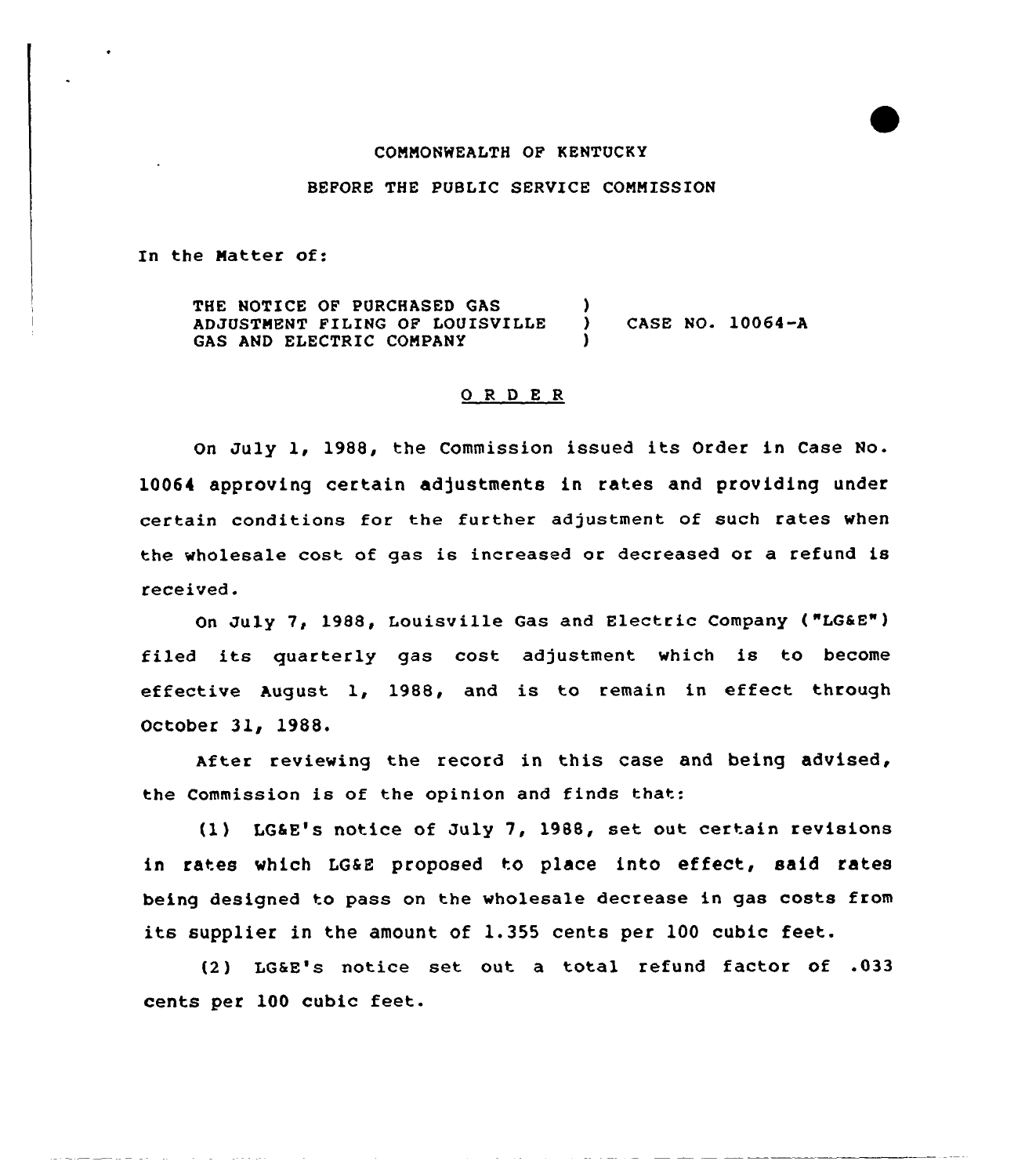(3) LG&E proposed an actual adjustment of .138 cents per 100 cubic feet, a decrease of .103 cents per 100 cubic feet.

{4) LGtE proposed a balance adjustment in the amount of (.149) cents per 100 cubic feet, an increase of .120 cents per 100 cubic feet.

(5) LGtE proposed a total gas supply cost component of 25.644 cents per 100 cubic feet, a decrease of 1.338 cents per 100 cubic feet. This decrease represents the combined effect of the supplier decrease, actual, balance and refund adjustments.

(6) The adjustment in rates set out in the Appendix to this Order, determined under the QSCA provisions approved by the Commission in Case No. 10064 dated July 1, 1988 is fair, just, and reasonable and in the public interest and should be effective with gas supplied on and after August 1, 1988.

IT IS THEREFORE ORDERED that:

{1) The rates in the Appendix to this order be and they hereby are authorized effective with gas supplied on and after August 1, 1988.

(2) Within 30 days from the date of this Order LG&E shall file with this Commission its revised tariffs setting out the rates authorized herein.

 $-2-$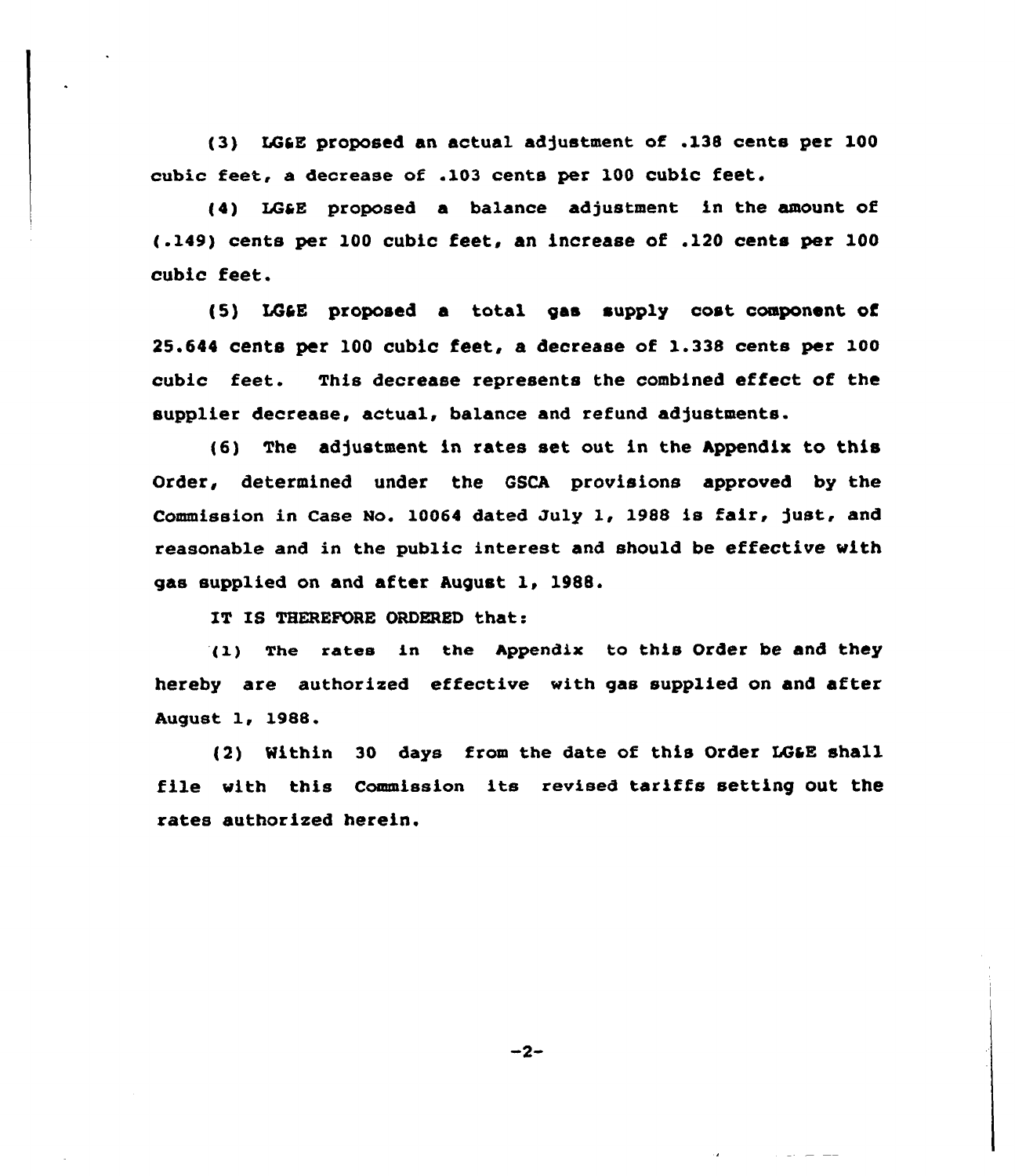Done at Frankfort, Kentucky, this 22nd day of July, 1988.

PUBLIC SERVICE COMMISSION

Curiod D. Heman d.

Commercial Villians

ATTEST:

وساواتها المنتبذ والاجتماع والمتواطئ

Executive Director